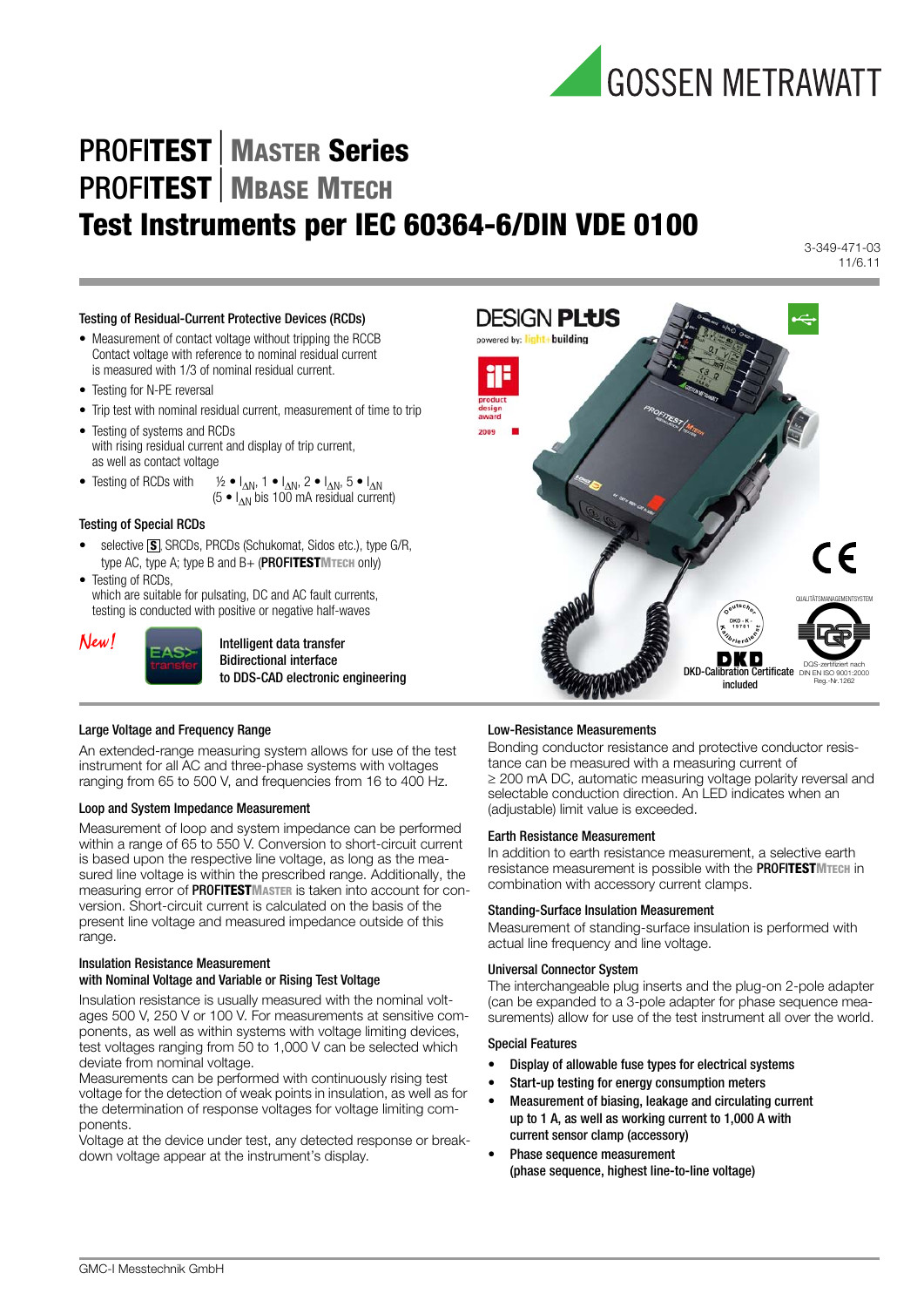### Display – Selectable Language

The LCD field consists of a backlit dot matrix at which menus, possible settings, measurement results, tables, tips and error messages, as well as wiring diagrams are displayed.

An appropriate language can be selected for the country in which the test instrument is used.

### **Operation**

The basic functions are directly selected with a rotary switch. Softkeys allow for easy selection of sub-functions and for parameters setting. Functions and/or parameters which are not available are automatically suppressed.

The start and RCD trip functions at the test instrument are functionally identical to the two keys at the test plug in order to allow for trouble-free measurement even in locations with restricted access. Connection diagrams, measuring ranges and help texts for all basic and sub-functions can be shown on the display.

### Phase Tester

Protective conductor potential is tested by contacting the contact surface with the contact finger. If a potential difference of greater than 25 V is detected between the contact surface and the protective contact at the earthing contact plug, the PE signal lamp lights up.

### Fault Signals

- Faults in connecting the test instrument to the system are recognized automatically by the instrument, and are indicated in a connection icon.
- Faults within the system (missing line and/or conductor voltage, tripped RCD) are indicated by 3 LEDs and Pop Ups in the top section.

#### Battery or Rechargeable Battery Test and Self-Test

The battery test is performed under load. The results are displayed both numerically and with a symbol. Test patterns can be queried one after the other during the self-test, and LEDs can be tested as well. The instrument is shut down automatically if the batteries are depleted. The instrument includes a microprocessorcontrolled charge control circuit for safe charging of NiMH or NiCd batteries.

#### Data Entry

Data can be read in by means of a barcode scanner connected via the RS232 port and comments can be entered via softkeys. Data entry via RFID scanner or barcode scanner .

#### PC User Software ETC

ETC provides a great variety of supplementary options for data acquisition and management.

- The software acquires all important data for generating reports per DIN VDE 0100 part 600
- Test reports (ZVEH) can be generated automatically
- Distributor structures with circuit/RCD data can be defined **individually**
- Created structures can be saved to memory and loaded into the test instrument via USB connection as required
- Data can be exported to EXCEL, CSV and XML
- The device selection lists can be edited

#### Data Interface

Measurement data are transmitted to a PC via the integrated USB interface, where they can be printed in the form of reports or filed.

#### Software Updates

The test instrument will always be up to date, because its firmware can be updated via the USB interface. Software updates are performed within the framework of instrument re-calibration by our service department or directly by the customer.

## Scope of Performance of PROFI**TESTMASTER** Variants

| PROFITEST                                                                                           | <b>MBASE</b>                 | Мтесн |
|-----------------------------------------------------------------------------------------------------|------------------------------|-------|
| <b>Article Number</b>                                                                               | <b>M520M</b>                 | M5200 |
|                                                                                                     |                              |       |
| <b>RCD</b> measurements                                                                             |                              |       |
| U <sub>B</sub> measurement without tripping the RCD                                                 |                              |       |
| Time-to-trip measurement                                                                            | $\checkmark$                 |       |
| Trip current measurement $I_F$                                                                      | $\frac{1}{2}$                |       |
| selective, SRCDs, PRCDs, type G/R                                                                   |                              |       |
| AC-DC sensitive RCDs type B                                                                         |                              |       |
| Testing for N-PE reversal                                                                           |                              |       |
|                                                                                                     |                              |       |
| Loop impedance measurements $Z_{L-PE} / Z_{L-N}$                                                    |                              |       |
| fuse table for mains without RCDs                                                                   | ✓                            |       |
| without tripping the RCD, fuse table                                                                |                              |       |
| with 15 mA test current* without tripping the RCD                                                   | $\overline{\checkmark}$      |       |
| Earth resistance RE                                                                                 | ✓                            |       |
| I/U measuring methods, mains-operated                                                               |                              |       |
| Selective earth resistance $R_F$ (mains-operated)<br>with probe, earth electrode and current trans- | ✓                            |       |
| former                                                                                              |                              |       |
| Low resistance $R_{10}$                                                                             | ✓                            |       |
| automatic polarity reversal                                                                         |                              |       |
| Insulation resistance R <sub>INS</sub>                                                              | ℐ                            |       |
| Test voltage variable or rising                                                                     |                              |       |
| Voltage U <sub>L-N</sub> / U <sub>L-PE</sub> / U <sub>N-PE</sub> / f                                |                              |       |
|                                                                                                     |                              |       |
| <b>Special measurements</b>                                                                         |                              |       |
| Leakage current (clamp measurement) I <sub>L</sub> , I <sub>AMP</sub>                               | $\frac{1}{2}$                |       |
| Meter start-up                                                                                      |                              |       |
| <b>Phase sequence</b>                                                                               | $\frac{1}{2}$                |       |
| Standing-surface insulation Z <sub>ST</sub>                                                         |                              |       |
| Ground leakage resistance RE(ISO)                                                                   |                              |       |
| <b>Features</b>                                                                                     |                              |       |
|                                                                                                     | ✓                            |       |
| Selectable user interface language<br>Memory (database max. 50,000 test objects)                    | ✓                            |       |
| Interface for RS232 scanner                                                                         | ✓                            |       |
| Interface for USB data transfer                                                                     |                              |       |
|                                                                                                     | ✓<br>$\overline{\checkmark}$ |       |
| PC user software ETC                                                                                |                              |       |
| Measuring category CAT III 600 V / CAT IV 300 V                                                     | ✓                            |       |
| <b>DKD</b> calibration                                                                              |                              |       |

The so-called live measurement is only advisable if there is no biasing current within the system.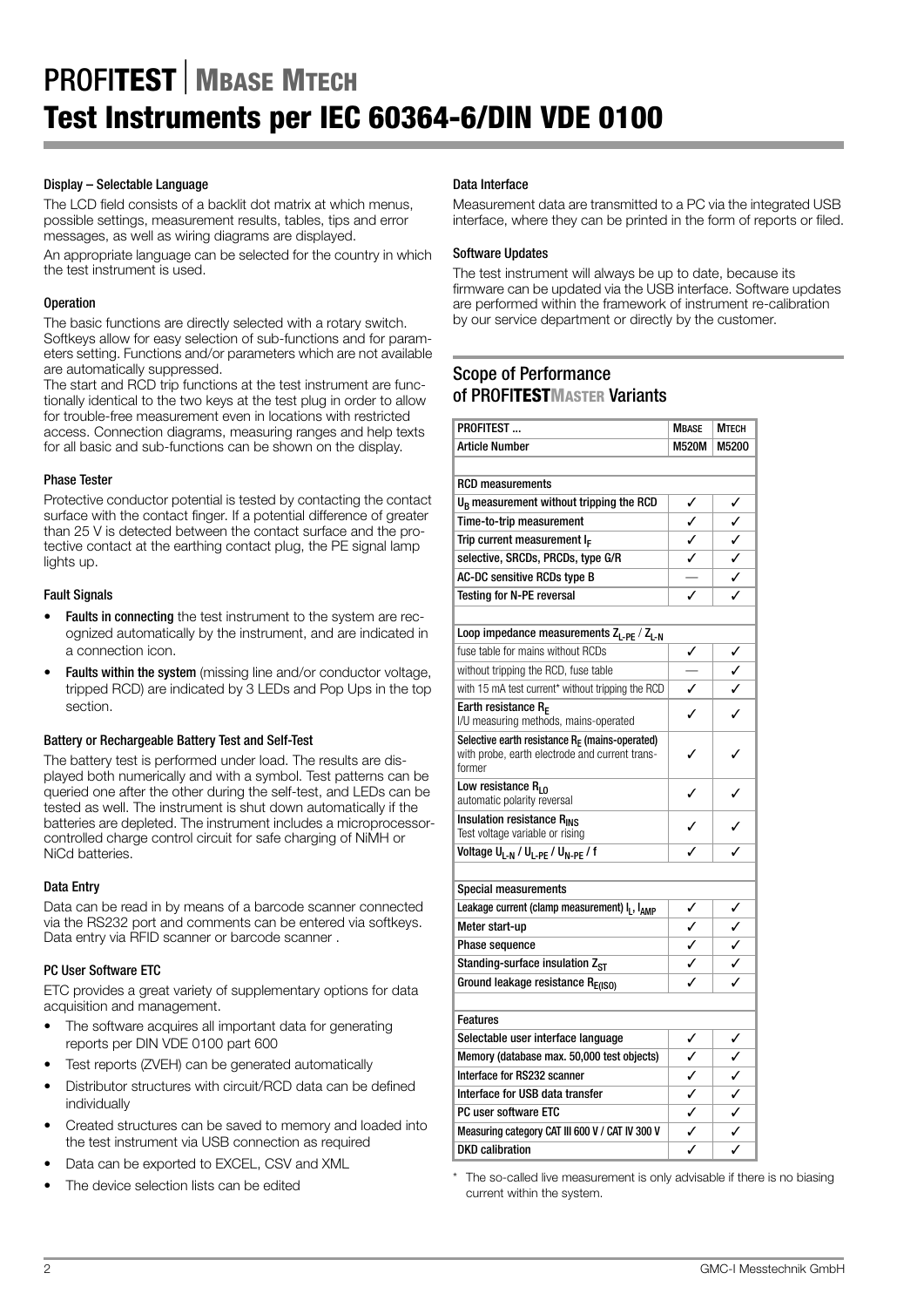## Sample Displays

## PROFI**TESTMASTER** Test Instruments

Softkeys enable the user to select sub-functions and parameters conveniently. Those sub-functions and parameters which are not available are automatically suppressed.











| ाः<br>प<br><b>BAT</b><br>: MEM | EST ES                    |                                      |
|--------------------------------|---------------------------|--------------------------------------|
| 13:51:06<br>15.06.2009         | TESTS                     | ÷вв<br>B)                            |
| 따미묘<br>45 s                    | <b>SETTING</b>            | þ,<br>Measurem                       |
| LCD].<br>$15 \mathrm{~s}$      | <b>SIM-INFO</b><br>CALIB. | with hIar<br>of RCD.<br>Uz∆N- and    |
| Maxi<br>Mustermann             |                           | Press Ent<br>Subsequer<br>Press ISIX |









## Applicable Regulations and Standards

| IEC 61010-1/EN 61010-1/<br><b>VDE 0411-1</b>             | Safety requirements for electrical equipment<br>for measurement, control and laboratory use                                                                                                                                                                                                                                                                                                                                                                                                                                                                                                |  |  |  |
|----------------------------------------------------------|--------------------------------------------------------------------------------------------------------------------------------------------------------------------------------------------------------------------------------------------------------------------------------------------------------------------------------------------------------------------------------------------------------------------------------------------------------------------------------------------------------------------------------------------------------------------------------------------|--|--|--|
| IEC 61557/EN 61557/<br><b>VDE 0413</b>                   | Part 1: General requirements<br>Part 2: Insulation resistance measuring instruments<br>Part 3: Loop resistance measuring instruments<br>Part 4: Instruments for the measurement or resistance<br>at earth conductors, protective conductors<br>and bonding conductors<br>Part 5: Earth resistance measuring instruments<br>Part 6: Instruments for testing for correct functioning<br>of residual-current protective devices (RCDs)<br>and the effectiveness of protective measures in<br>TT and TN systems<br>Part 7: Phase sequence indicators<br>Part 10:Combined measuring instruments |  |  |  |
| EN 60529<br><b>VDE 0470 Part 1</b>                       | Test instruments and test procedures<br>- Protection provided by enclosures (IP code)                                                                                                                                                                                                                                                                                                                                                                                                                                                                                                      |  |  |  |
| DIN EN 61326-1<br>VDE 0843-20-1                          | Electrical equipment for measurement, control and labo-<br>ratory use - EMC requirements -<br>Part 1: General requirements                                                                                                                                                                                                                                                                                                                                                                                                                                                                 |  |  |  |
| IEC 60364-6-61<br><b>VDE 0100 Teil 600</b>               | Low voltage electrical installations<br>-Part 6: Verification                                                                                                                                                                                                                                                                                                                                                                                                                                                                                                                              |  |  |  |
| IEC 60364-6-62<br>EN 50110-1<br><b>VDE 0105 Teil 100</b> | Operation of electrical installations<br>- Part 100: General requirements                                                                                                                                                                                                                                                                                                                                                                                                                                                                                                                  |  |  |  |
| IEC 60364-7-710<br><b>VDE 0100 Teil 710</b>              | Erection of low-voltage installations<br>- Requirements for special installations or locations<br>- Part 710: Medical locations                                                                                                                                                                                                                                                                                                                                                                                                                                                            |  |  |  |

## Nominal Ranges of Use

| Voltage U <sub>N</sub>   | 120 V<br>(108132)<br>(196253V)<br>230 V<br>400 V<br>(340  440 V)                                                                        |
|--------------------------|-----------------------------------------------------------------------------------------------------------------------------------------|
| Frequency f <sub>N</sub> | 16 2/3 Hz (15.4  18 Hz)<br>(49.550.5 Hz)<br>50 Hz<br>$(59.460.6 \text{ Hz})$<br>60 Hz<br>200 Hz<br>(190210 Hz)<br>400 Hz<br>(380420 Hz) |
| Overall voltage range    | 65  550 V                                                                                                                               |
| Overall frequency range  | 15.4  420 Hz                                                                                                                            |
| Waveshape                | sine                                                                                                                                    |
| Temperature range        | $0 °C  + 40 °C$                                                                                                                         |
| Battery voltage          | 812V                                                                                                                                    |
| Line impedance angle     | corresponds to $cos\varphi = 1 \dots 0.95$                                                                                              |
| Probe resistance         | $<$ 50 kΩ                                                                                                                               |
|                          |                                                                                                                                         |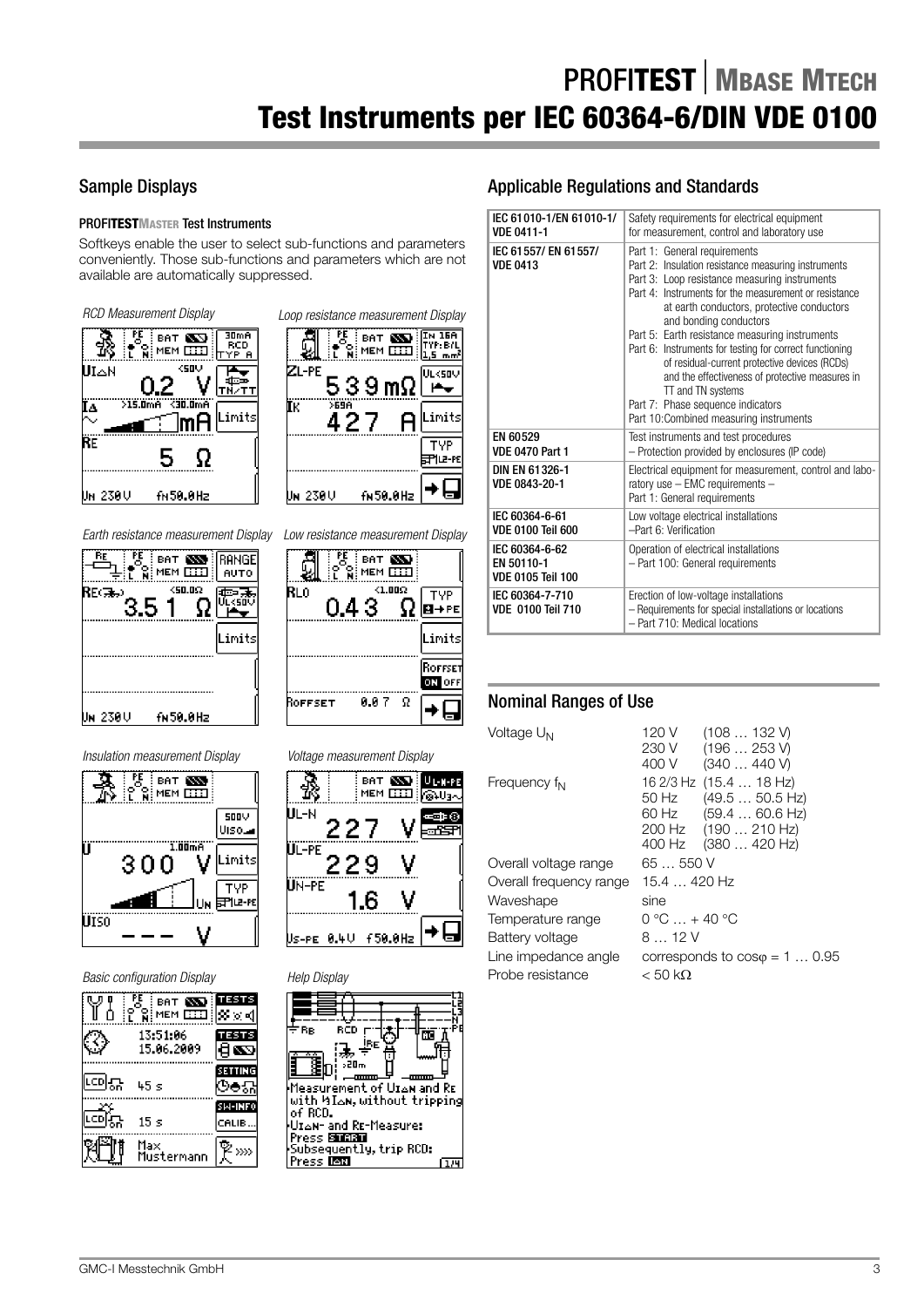|                                             |                                        |                                                         |                                        | Input                     |                                                           |                                                        |                                                                                           |                                                    |                              |                 |           | <b>Connections</b> |                    |           |
|---------------------------------------------|----------------------------------------|---------------------------------------------------------|----------------------------------------|---------------------------|-----------------------------------------------------------|--------------------------------------------------------|-------------------------------------------------------------------------------------------|----------------------------------------------------|------------------------------|-----------------|-----------|--------------------|--------------------|-----------|
| Func-                                       | Measured                               | <b>Display Range</b>                                    | Reso-                                  | Impedance/                | <b>Measuring Range Nominal Values</b>                     |                                                        | Measuring                                                                                 | <b>Intrinsic</b>                                   |                              | 2-Pole 3-Pole   |           |                    | ClampS             |           |
| tion                                        | Quantity                               |                                                         | lution                                 | <b>Test Current</b>       |                                                           |                                                        | Uncertainty                                                                               | <b>Uncertainty</b>                                 | Plug<br>Inserť <sup>1)</sup> | Adapter Adapter |           | Probe              | WZ12C Z3512A MFLEX |           |
|                                             |                                        |                                                         |                                        |                           |                                                           |                                                        |                                                                                           |                                                    |                              |                 |           |                    |                    | P300      |
|                                             | $\overline{U_{L-PE}}$                  | 099.9V                                                  | 0.1V                                   |                           | $90600V$ <sup>1)</sup>                                    |                                                        | $\pm$ (2% rdg.+5d)                                                                        | $\pm$ (1% rdg.+5d)                                 |                              |                 |           |                    |                    |           |
|                                             | $U_{N-PE}$                             | 100600V                                                 | 1 V                                    |                           |                                                           |                                                        | $\pm$ (2% rdg.+1d)                                                                        | $\pm$ (1% rdg.+1d)                                 | $\blacksquare$               |                 | O         |                    |                    |           |
|                                             | f                                      | 15.0  99.9 Hz                                           | $0.1$ Hz                               |                           | 15.4  420 Hz                                              | $U_N = 120/230/$                                       | $\pm (0.2\% \text{ rdg.} + 1d)$                                                           | $\pm (0.1\% \text{ rdg.} + 1d)$                    |                              |                 |           |                    |                    |           |
|                                             |                                        | 100  999 Hz                                             | 1 Hz                                   |                           |                                                           | 400/500 V                                              |                                                                                           |                                                    |                              |                 |           |                    |                    |           |
| U                                           | $U_{3-}$                               | 099.9V                                                  | 0.1V<br>1 V                            | $5\,\mathrm{M}\Omega$     | 90  600 V                                                 |                                                        | $\pm$ (3% rdg.+5d)                                                                        | $\pm$ (2% rdg.+5d)                                 |                              |                 | $\bullet$ |                    |                    |           |
|                                             |                                        | 100600V<br>099.9V                                       | 0.1V                                   |                           |                                                           | $f_N = 16^2 / \frac{3}{50}$                            | $\pm$ (3% rdg.+1d)<br>$\pm$ (2% rdg.+5d)                                                  | $\pm$ (2% rdg.+1d)<br>$\pm$ (1% rdg. +5d)          |                              |                 |           |                    |                    |           |
|                                             | UPROBE                                 | 100600V                                                 | 1 V                                    |                           | 0600V                                                     | 60/200/400 Hz                                          | $\pm$ (2% rdg.+1d)                                                                        | $\pm$ (1% rdg. + 1d)                               |                              |                 |           | $\bullet$          |                    |           |
|                                             |                                        | 099.9V                                                  | 0.1V                                   |                           |                                                           |                                                        | $\pm(3\% \text{ rdg.} + 5d)$                                                              | $\pm$ (2% rdg.+5d)                                 |                              |                 |           |                    |                    |           |
|                                             | $U_{L-N}$                              | 100600V                                                 | 1 V                                    |                           | $90 \ldots 600$ V $^{\text{1}}$                           |                                                        | $\pm$ (3% rdg.+1d)                                                                        | $\pm$ (2% rdg.+1d)                                 | $\bullet$                    |                 | $\bullet$ |                    |                    |           |
|                                             |                                        | 070.0V                                                  |                                        |                           | 570V                                                      |                                                        |                                                                                           | $+1\%$ rdg. -1d                                    |                              |                 |           |                    |                    |           |
|                                             | $U_{\text{IAN}}$                       |                                                         | 0.1V                                   | $0.3 \cdot I_{\Delta N}$  |                                                           |                                                        | $+10\%$ rdg. $+1d$                                                                        | $+9%$ rdg. $+1d$                                   |                              |                 |           |                    |                    |           |
|                                             | $R_F / I_{AN} = 10$ mA                 | $10 \Omega$ 6.51 k $\Omega$                             | $10 \Omega$                            |                           |                                                           |                                                        |                                                                                           |                                                    |                              |                 |           |                    |                    |           |
|                                             | $R_F / I_{AN} = 30$ mA                 | $3 \Omega$ 999 $\Omega$                                 | $3\,\Omega$                            |                           |                                                           | $U_N = 120/230 V$                                      |                                                                                           |                                                    |                              |                 |           |                    |                    |           |
|                                             |                                        | $1 k\Omega$ 2.17 k $\Omega$                             | $10 \Omega$                            |                           | calculated value                                          |                                                        |                                                                                           |                                                    |                              |                 |           |                    |                    |           |
|                                             | $R_F / I_{AN} = 100$ mA                | $1\Omega$ 651 $\Omega$                                  | 1 $\Omega$<br>$0.3 \Omega$             |                           | from                                                      | $f_N = 50/60$ Hz                                       |                                                                                           |                                                    |                              |                 |           |                    |                    |           |
|                                             | $R_E / I_{\Delta N} = 300$ mA          | $0.3 \Omega$ 99.9 $\Omega$<br>$100 \Omega$ 217 $\Omega$ | $1 \Omega$                             |                           | $U_{\text{IAN}}/I_{\text{AN}}$                            | $U_1 = 25/50 V$                                        |                                                                                           |                                                    |                              |                 |           |                    |                    |           |
| $I_{\Delta N}$                              |                                        | $0.2 \Omega$ 9.99 $\Omega$                              | $0.2 \Omega$                           |                           |                                                           |                                                        |                                                                                           |                                                    |                              |                 |           | O                  |                    |           |
|                                             | $R_E / I_{\Delta N} = 500$ mA          | $100 \Omega$ $130 \Omega$                               | $1\Omega$                              |                           |                                                           | $I_{\Delta N} = 10/30/$                                |                                                                                           |                                                    | $\bullet$                    | O               |           | optio              |                    |           |
| $\mathsf{F}_{\mathbf{z}}$                   | $I_A / I_{AN} = 10$ mA                 | 3.0  13.0 mA                                            |                                        | $3.013.0$ mA              | 3.0  13.0 mA                                              | 100/300/500                                            |                                                                                           |                                                    |                              |                 |           | nal                |                    |           |
|                                             | $I_A / I_{AN} = 30$ mA                 | 9.039.0mA                                               | 0.1 <sub>mA</sub>                      | 9.039.0mA                 | 9.039.0mA                                                 | mA                                                     |                                                                                           |                                                    |                              |                 |           |                    |                    |           |
|                                             | $I_{\Delta}/I_{\Delta N} = 100$ mA     | 30  130 mA                                              | 1 mA                                   | 30  130 mA                | 30  130 mA                                                |                                                        | $\pm (5\% \text{ rdg.} + 1d)$                                                             | $\pm(3.5\% \text{ rdg.} + 2d)$                     |                              |                 |           |                    |                    |           |
|                                             | $I_{\Delta}/I_{\Delta N} = 300$ mA     | 90  390 mA                                              | 1 mA                                   | 90  390 mA                | 90390mA                                                   |                                                        |                                                                                           |                                                    |                              |                 |           |                    |                    |           |
|                                             | $I_{\Delta}/I_{\Delta N} = 500$ mA     | 150  650 mA                                             | 1 mA                                   | 150  650 mA               | 150  650 mA                                               | $U_N^{(1) (2)} = 400 V$                                |                                                                                           |                                                    |                              |                 |           |                    |                    |           |
|                                             | $U_{IA} / U_1 = 25 V$                  | 025.0V                                                  | 0.1V                                   | wie $I_{\Delta}$          | 025.0V                                                    |                                                        | $+10\%$ rdg. $+1d$                                                                        | $+1\%$ rdg. $-1d$                                  |                              |                 |           |                    |                    |           |
|                                             | $U_{1\Lambda}$ / $U_1 = 50$ V          | 050.0V                                                  |                                        |                           | 050.0V                                                    |                                                        |                                                                                           | $+9%$ rdg. $+1$ d                                  |                              |                 |           |                    |                    |           |
|                                             | $t_A / l_{AN}$<br>$t_A/5 \cdot l_{AN}$ | $01000$ ms                                              | 1 <sub>ms</sub>                        | $1.05 \cdot I_{\Delta N}$ | $01000$ ms<br>$040$ ms                                    | $I_{AN} = 10/30$ mA                                    | $±4$ ms                                                                                   | $\pm 3$ ms                                         |                              |                 |           |                    |                    |           |
|                                             |                                        | $040$ ms                                                | 1 <sub>ms</sub>                        | $5 \cdot I_{\Delta N}$    | $0.150.49 \Omega$                                         |                                                        | $\pm(10\% \text{ rdq.} + 30\text{d})$                                                     | $\pm (5\% \text{ rdg.} + 30d)$                     |                              |                 |           |                    |                    |           |
|                                             | $Z_{I}$ <sub>-PF</sub> (full waves)    |                                                         |                                        |                           | $0.500.99\Omega$                                          |                                                        | $U_N = 120/230$ V $\pm (10\% \text{ rdg.} + 30d)$                                         | $\pm$ (4% rdg.+30d)                                |                              |                 |           |                    |                    |           |
|                                             | $Z_{L-N}$                              | $0999$ m $\Omega$                                       | 1 m $\Omega$                           |                           | $1.00\,\,9.99\,\Omega$                                    |                                                        | $\pm (5\% \text{ rdg.} + 3d)$                                                             | $\pm(3\% \text{ rdg.} + 3d)$                       |                              |                 |           |                    |                    |           |
|                                             | $Z_{L-PE}$                             | $1.009.99 \Omega$                                       | $0.01 \Omega$                          | 0.654.0A                  | $0.25\ldots 0.99$ $\Omega$                                | $U_N = 400 V^{1/7}$                                    | $\pm(18\% \text{ rdg.} + 30\text{d})$                                                     | $\pm (6\% \text{ rdg.} + 50d)$                     |                              | O               |           |                    |                    |           |
|                                             | $DC +$                                 |                                                         |                                        |                           | $1.009.99\Omega$                                          | 500 V at $Z_{I-PF}$                                    | $\pm(10\% \text{ rdg.} + 3d)$                                                             | $\pm$ (4% rdg.+3d)                                 |                              | $Z_{L-PE}$      |           |                    |                    |           |
| $Z_{L-PE}$                                  |                                        | 0A999A                                                  | 1A                                     |                           | 120 (108  132) V                                          |                                                        |                                                                                           |                                                    |                              |                 |           |                    |                    |           |
|                                             | Ι <sub>Κ</sub>                         | 1.00 kA  9.99 kA                                        | 10A                                    |                           | 230 (196  253) V                                          | $f_{N} = 50/60$ Hz<br>calculated value from $Z_{L,PF}$ |                                                                                           |                                                    |                              |                 |           |                    |                    |           |
| $\mathsf{Z}_{\mathsf{L}\text{-}\mathsf{N}}$ |                                        | 10.0 kA  50.0 kA                                        | 100 A                                  |                           | 400 (340  440) V                                          |                                                        |                                                                                           |                                                    |                              |                 |           |                    |                    |           |
|                                             | $Z_{L-PF}$ (15 mA)                     | $0.59.99 \Omega$<br>$10.099.9 \Omega$                   | $0.01 \, \Omega$<br>$0.1 \Omega$       |                           | $10100 \Omega$                                            |                                                        | $\pm$ (10% v.M.+10D)                                                                      | $\pm$ (2% v.M.+2D)                                 |                              |                 |           |                    |                    |           |
|                                             |                                        | 100  999 $\Omega$                                       | 1 $\Omega$                             |                           | $1001000 \Omega$                                          | $U_N = 120/230 V$                                      | $\pm$ (8% v.M.+2D)                                                                        | $\pm$ (1% v.M.+1D)                                 |                              |                 |           |                    |                    |           |
|                                             |                                        | 100  999 mA                                             | $1 \text{ mA}$                         | 15 mA                     | calcul. value depends                                     | $f_N = 50/60$ Hz                                       |                                                                                           |                                                    |                              |                 |           |                    |                    |           |
|                                             | $I_{K}$ (15 mA)                        | 0.009.99A                                               | 0.01A                                  |                           | on $U_N$ and $Z_{LPF}$ :                                  |                                                        | calculated value from $Z_{1-PF}$ (15 mA):<br>$I_{K} = U_{N}/Z_{L-PE}$ (15 mA)             |                                                    |                              |                 |           |                    |                    |           |
|                                             |                                        | 10.099.9A                                               | 0.1A                                   |                           | $I_{K}$ =U <sub>N</sub> /101000 $\Omega$                  |                                                        |                                                                                           |                                                    |                              |                 |           |                    |                    |           |
|                                             | $R_F$ (with probe)                     | $0999$ m $\Omega$                                       | 1 m $\Omega$                           | 0.653.4A                  | $0.15 \Omega$ 0.49 $\Omega$                               |                                                        | $\pm(10\% \text{ rdg.} + 30\text{d})$                                                     | $\pm (5\% \text{ rdg.} + 30\text{d})$              |                              |                 |           |                    |                    |           |
|                                             |                                        | $1.009.99 \Omega$                                       | $0,01 \Omega$                          | 0.653.4A<br>0.653.4A      | $0.50 \Omega$ $0.99 \Omega$<br>$1.0 \Omega$ 9.99 $\Omega$ | $U_N = 120/230 V$                                      | $\pm(10\% \text{ rdg.} + 30\text{d})$                                                     | $\pm$ (4% rdg.+30d)                                |                              |                 |           |                    |                    |           |
|                                             | $[R_F$ (without probe)                 | $10.099.9 \Omega$                                       | $0,1 \Omega$                           | 400 mA                    | 10 $\Omega$ 99.9 $\Omega$                                 | $U_N = 400 V^{-1}$                                     | $\pm (5\% \text{ rdg.} + 3d)$<br>$\pm(10\% \text{ rdg.} + 3d)$                            | $\pm(3\% \text{ rdg.} + 3d)$<br>$\pm$ (3% rdg.+3d) |                              |                 |           |                    |                    |           |
| $R_{E}$                                     | values as $Z_{L-PE}$                   | $100999 \Omega$                                         | 1 $\Omega$                             | 40 mA                     | 100 $\Omega$ 999 $\Omega$                                 | $f_N = 50/60$ Hz                                       | $\pm(10\% \text{ rdg.} + 3d)$                                                             | $\pm$ (3% rdg.+3d)                                 |                              | O               |           | $\bullet$          |                    |           |
|                                             |                                        | $1 k\Omega$ 9.99 k $\Omega$                             | $0.01 k\Omega$                         | 4 mA                      | 1 k $\Omega$ 9.99 k $\Omega$                              |                                                        | $\pm$ (10% rdg.+3d)                                                                       | $\pm$ (3% rdg.+3d)                                 |                              |                 |           |                    |                    |           |
|                                             | $R_E$ DC+ $\blacktriangle$             | $0999$ m $\Omega$                                       | 1 m $\Omega$                           | 0.653.4A                  | $0.250.99\,\Omega$                                        |                                                        | $ U_N = 120/230 \text{ V}   \pm (18\% \text{ rdg.} + 30d)   \pm (6\% \text{ rdg.} + 50D)$ |                                                    |                              |                 |           |                    |                    |           |
|                                             |                                        | $1.009.99 \Omega$                                       | $0.01 \Omega$                          | $+1.25$ A DC              | $1.009.99 \Omega$                                         |                                                        | $f_N = 50/60$ Hz $\pm (10\% \text{ rdg.} + 3d)$                                           | $\pm$ (4% v.M.+3D)                                 |                              |                 |           |                    |                    |           |
|                                             | $U_{E}$                                | 0253V                                                   | 1 V                                    |                           | calculated value                                          |                                                        |                                                                                           |                                                    |                              |                 |           |                    |                    |           |
| $R_E$                                       | $\mathsf{R}_{\mathsf{E}}$              | $0\ldots 999$ $\Omega$                                  | $1 \text{ m}\Omega$<br>$1\Omega$       |                           |                                                           | see $R_F$                                              | $\pm$ (20% rdg.+ 20 D) $\pm$ (15% rgd.+ 20 d)                                             |                                                    |                              |                 |           |                    | $\bullet$          |           |
| Sel                                         |                                        |                                                         | 1 m $\Omega$                           | 0.653.4A                  | $0.25\,\,300$ $\Omega$ $^{\text{5)}}$                     | $U_N = 120/230 V$                                      |                                                                                           |                                                    |                              |                 |           |                    |                    | $\bullet$ |
| clip                                        | $R_E$ DC+ $\bigoplus$                  | $0\ldots 999$ $\Omega$                                  | $1\Omega$                              |                           |                                                           | $f_N = 50/60$ Hz                                       | $\pm$ (22% v.M.+20 D) $\pm$ (15% rdg.+ 20 d)                                              |                                                    |                              |                 |           |                    |                    |           |
| $EX -$                                      |                                        |                                                         |                                        | 2.3 mA at 230 V           | $10 k\Omega$ 199 k $\Omega$                               |                                                        | $\pm(20\% \text{ rdg.} + 2d)$                                                             | $\pm(10\% \text{ rdg.} + 3d)$                      |                              |                 |           |                    |                    |           |
| TRA                                         | $Z_{ST}$                               | $030$ M $\Omega$                                        | 1 k $\Omega$                           |                           | 200 k $\Omega$ 30 M $\Omega$                              | $U_0 = U_{L-N}$                                        | $\pm(10\% \text{ rdg.} + 2d)$                                                             | $\pm(5\% \text{ rdg.} + 3d)$                       |                              |                 |           |                    |                    |           |
|                                             |                                        | $1999k\Omega$                                           | $1 k\Omega$                            |                           |                                                           | $U_N = 50 V$                                           |                                                                                           |                                                    |                              |                 |           |                    |                    |           |
|                                             |                                        | 1.00  9.99 M $\Omega$                                   | 10 $k\Omega$                           |                           |                                                           | $I_N = 1$ mA                                           |                                                                                           |                                                    |                              |                 |           |                    |                    |           |
|                                             |                                        | $10.049.9 M\Omega$                                      | 100 $k\Omega$                          |                           |                                                           |                                                        |                                                                                           |                                                    |                              |                 |           |                    |                    |           |
|                                             |                                        | 1 $\ldots$ 999 k $\Omega$<br>$1.009.99 M\Omega$         | 1 k $\Omega$<br>10 k $\Omega$          |                           |                                                           | $U_N = 100 V$                                          |                                                                                           |                                                    |                              |                 |           |                    |                    |           |
|                                             |                                        | $10.099.9 M\Omega$                                      | 100 k $\Omega$                         |                           |                                                           | $I_N = 1$ mA<br>$k\Omega$ range                        |                                                                                           | $k\Omega$ range                                    |                              |                 |           |                    |                    |           |
|                                             |                                        | $1999k\Omega$                                           | 1 k $\Omega$                           |                           |                                                           |                                                        | $\pm (5\% \text{ rdg.} + 10\text{d})$                                                     | $\pm$ (3% rdg.+10d)                                |                              |                 |           |                    |                    |           |
| $ R_{INS}$                                  | $R_{INS}$ . $R_{EINS}$                 | $1.009.99 M\Omega$                                      | 10 k $\Omega$                          | $I_{K} = 1.5$ mA          | $50 \text{ k}\Omega$ $500 \text{ M}\Omega$                | $U_N = 250 V$                                          | $M\Omega$ range                                                                           | $M\Omega$ range                                    | $\bullet$                    | $\bullet$       |           |                    |                    |           |
|                                             |                                        | $10.099.9 M\Omega$                                      | 100 k $\Omega$                         |                           |                                                           | $I_N = 1$ mA                                           | $\pm (5\% \text{ rdg.} + 1\text{d})$                                                      | $\pm$ (3% rdg.+1d)                                 |                              |                 |           |                    |                    |           |
|                                             |                                        | $100200 M\Omega$                                        | 1 M $\Omega$                           |                           |                                                           |                                                        |                                                                                           |                                                    |                              |                 |           |                    |                    |           |
|                                             |                                        | $1999k\Omega$                                           | 1 k $\Omega$                           |                           |                                                           | $U_N = 500 V/$                                         |                                                                                           |                                                    |                              |                 |           |                    |                    |           |
|                                             |                                        | 1.00  9.99 $M\Omega$<br>$10.099.9 M\Omega$              | 10 k $\Omega$<br>$100 \text{ k}\Omega$ |                           |                                                           | 1000V                                                  |                                                                                           |                                                    |                              |                 |           |                    |                    |           |
|                                             |                                        | $100500$ M $\Omega$                                     | 1 MΩ                                   |                           |                                                           | $I_N = 1$ mA                                           |                                                                                           |                                                    |                              |                 |           |                    |                    |           |
|                                             | U                                      | 25  1200 V-                                             | 1 V                                    |                           | 251200V                                                   |                                                        | $\pm$ (3% rdg.+1d)                                                                        | $\pm(1.5\% \text{ rdg.}+1d)$                       |                              |                 |           |                    |                    |           |
| $R_{L0}$                                    | $R_{LO}$                               | $0.01 \Omega$ $9.99 \Omega$ 10 m $\Omega$               |                                        | $I_m \geq 200$ mA         | $0.1 \Omega  6 \Omega$                                    | $U_0 = 4.5 V$                                          | $\pm$ (4% rdg.+2d)                                                                        | $\pm$ (2% rdg.+2d)                                 |                              | $\bullet$       |           |                    |                    |           |
|                                             |                                        | 10.0 $\Omega$ 99.9 $\Omega$ 100 m $\Omega$              |                                        |                           |                                                           |                                                        |                                                                                           |                                                    |                              |                 |           |                    |                    |           |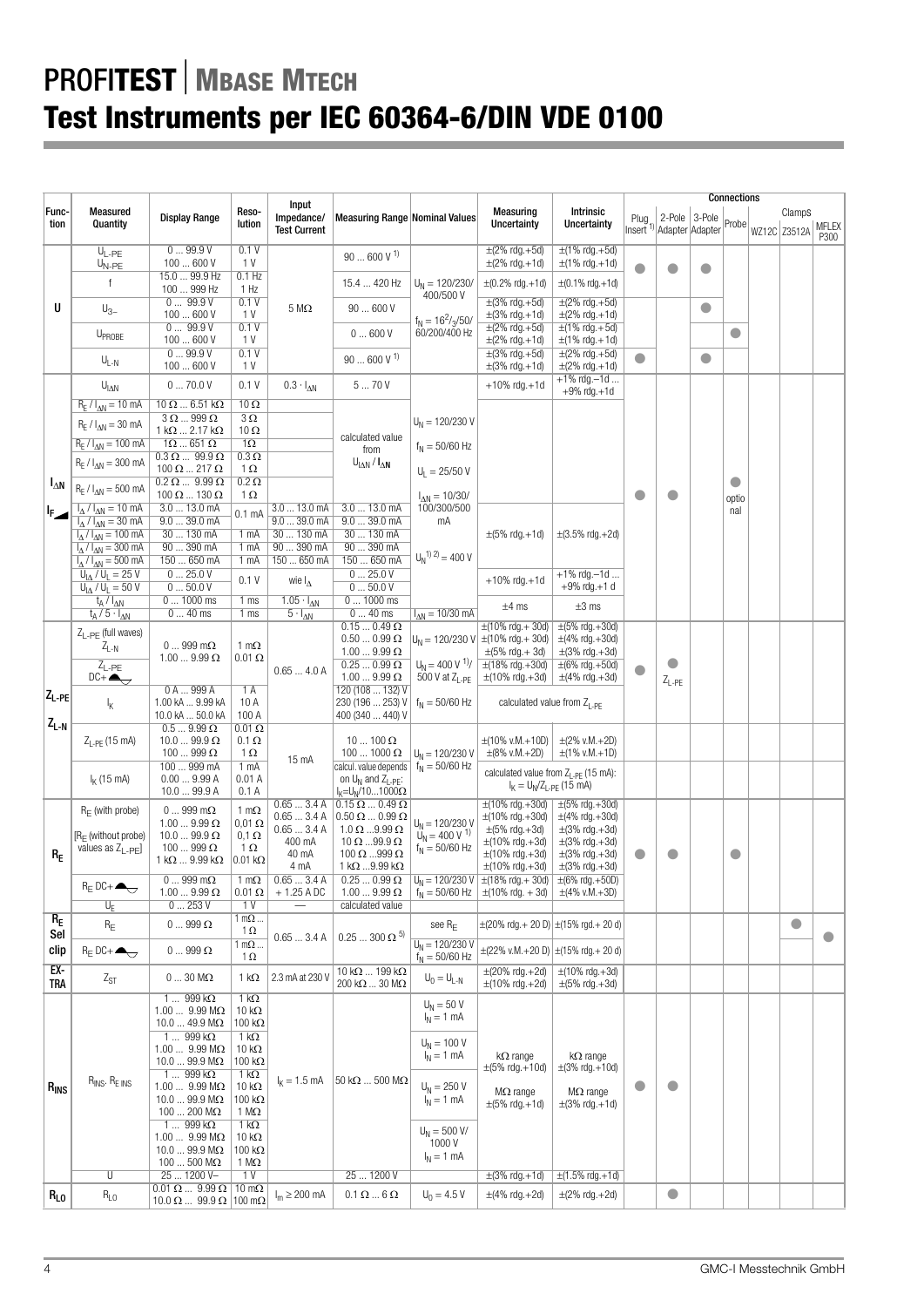|               |                      |                      |                    |                                            |                                       |                  |                                           |                                    |                                     |                                                     | <b>Connections</b> |              |           |                      |                    |                    |  |  |  |  |  |  |
|---------------|----------------------|----------------------|--------------------|--------------------------------------------|---------------------------------------|------------------|-------------------------------------------|------------------------------------|-------------------------------------|-----------------------------------------------------|--------------------|--------------|-----------|----------------------|--------------------|--------------------|--|--|--|--|--|--|
| Func-<br>tion | Measured<br>Quantity | <b>Display Range</b> | Reso-<br>lution    | Input<br>Impedance/<br><b>Test Current</b> | <b>Measuring Range Nominal Values</b> |                  | <b>Measuring</b><br>Uncertainty           | <b>Intrinsic</b><br>Uncertainty    | $Plug_{41}$<br>Insert <sup>1)</sup> | $\therefore$ 2-Pole 3-Pole Probe<br>Adapter Adapter |                    | WZ12C Z3512A | ClampS    | <b>MFLEX</b><br>P300 |                    |                    |  |  |  |  |  |  |
|               |                      | 099.9mA              | 0.1 <sub>m</sub> A |                                            | $51000$ mA $^{3)}$                    |                  | $\pm(10\% \text{ rdg.} + 8d)$             | $\pm$ (4% rdg.+7d)                 |                                     |                                                     |                    |              |           |                      |                    |                    |  |  |  |  |  |  |
|               |                      | 100  999 mA          | mA                 |                                            |                                       |                  | $\pm(10\% \text{ rdg.} + 3d)$             | $\pm$ (4% rdg. +2d)                |                                     |                                                     |                    |              |           |                      |                    |                    |  |  |  |  |  |  |
|               |                      | 099.9A               | 0.1A               |                                            | $5150A^{3}$                           |                  | $\pm(8\% \text{ rdg.} + 2d)$              | $\pm$ (3% rdg.+2d)                 |                                     |                                                     |                    |              |           |                      |                    |                    |  |  |  |  |  |  |
|               |                      | 100  150 A           | 1A                 |                                            |                                       |                  |                                           |                                    |                                     |                                                     |                    |              |           |                      | $\pm$ (8% rdg.+1d) | $\pm$ (3% rdg.+1d) |  |  |  |  |  |  |
|               |                      | 099.9mA              | 0.1 <sub>m</sub> A |                                            |                                       |                  | $\pm(7\% \text{ rdg.} + 8d)$              | $\pm$ (4% rdg.+7d)                 |                                     |                                                     |                    |              |           |                      |                    |                    |  |  |  |  |  |  |
|               |                      | 100  999 mA          | mA                 |                                            | $51000$ mA $^{4)}$                    |                  | $\pm(5\% \text{ rdg.} + 3d)$              | $\pm$ (2% rdg.+2d)                 |                                     |                                                     |                    |              |           |                      |                    |                    |  |  |  |  |  |  |
| <b>SEN-</b>   |                      | 1.09.99A             | 0.01A              |                                            | $0.0510A^{4}$                         |                  | $\pm$ (4% rdg.+2d)                        | $\pm$ (2% rdg.+2d)                 |                                     |                                                     |                    |              | $\bullet$ |                      |                    |                    |  |  |  |  |  |  |
| <b>SOR</b>    | L/Amp                | 10.099.9A            | 0.1A               |                                            | $0.5100A^{4}$                         |                  | $\pm(4\% \text{ rdg.} + 2d)$              | $\pm$ (2% rdg.+2d)                 |                                     |                                                     |                    |              |           |                      |                    |                    |  |  |  |  |  |  |
|               |                      | 100  999 A           | 1 A                |                                            | $51000A^{4}$                          |                  | $\pm$ (4% rdg.+1d)                        | $\pm$ (2% rdg.+1d)                 |                                     |                                                     |                    |              |           |                      |                    |                    |  |  |  |  |  |  |
|               |                      | 1.00  1.02 kA        | 0.01 <sub>kA</sub> |                                            |                                       |                  | $\pm$ (4% rdg.+1d)                        | $\pm$ (2% rdg.+1d)                 |                                     |                                                     |                    |              |           |                      |                    |                    |  |  |  |  |  |  |
|               |                      | 099.9mA              | 0.1 <sub>m</sub> A | 1 V/A                                      | $301000$ mA $4)$                      | $U_N = 120/230/$ | $\pm$ (7% rdg.+100d) $\pm$ (4% rdg.+100d) |                                    |                                     |                                                     |                    |              |           |                      |                    |                    |  |  |  |  |  |  |
|               |                      | 100  999 mA          | mA                 |                                            |                                       | 400 V            | $\pm (6\% \text{ rdg.} + 12d)$            | $\pm(3\% \text{ rdg.}+12\text{d})$ |                                     |                                                     |                    |              |           |                      |                    |                    |  |  |  |  |  |  |
|               |                      | 1.09.99A             | 0.01A              | 100 mV/A                                   | $0,310A^{4}$                          | $f_N = 50/60$ Hz | $\pm (6\% \text{ rdg.} + 12d)$            | $\pm$ (3% rdg.+12d)                |                                     |                                                     |                    |              |           |                      |                    |                    |  |  |  |  |  |  |
|               |                      | 10.099.9A            | 0.1A               | 10 mV/A                                    | $3100A^{4}$                           |                  | $\pm(5\% \text{ rdq.} + 11\text{d})$      | $\pm$ (2% rdg.+11d)                |                                     |                                                     |                    |              |           |                      |                    |                    |  |  |  |  |  |  |

<sup>1)</sup> U > 253 V only with 2-pole resp. 3-pole adapter  $^{2)}$   $_{\text{AN}}$  = 500 mA, max. U<sub>N</sub> = 250 V<br><sup>3)</sup> The measuring range respectively the transformation factor selected at the clamp (I<sub>L</sub>=In: 1 mA...15 A/Out:1 mV/mA or la

menu with the selector switch in the SENSOR position.<br>
<sup>4)</sup> The measuring range respectively the transformation factor selected at the clamp (x 1, x 10, x 100, x 1000 mV/A) must be set in the "TYPE" menu with the selector

 $\frac{5}{10}$  for  $R_{\text{Eselective}}/R_{\text{Etotal}} < 100$ 

## Reference Conditions

| Line voltage<br>Line frequency<br>Meas. qty. frequency<br>Meas. qty. waveshape | $230 V \pm 0.1\%$<br>50 Hz $\pm$ 0.1%<br>45 Hz  65 Hz<br>sine (deviation between RMS and<br>rectified value $\leq 0.1\%$ ) | $R_{INS}$<br>$U_{L-PE}$ , $U_{L-N}$<br>$RCD, R_F, R_F$<br>$Z_{L-PE}$ , $Z_{L-N}$ | 1200 V continuous<br>600 V continuous<br>440 V continuous<br>550 V (limits the number of measure-<br>ments and pause duration, a thermal |
|--------------------------------------------------------------------------------|----------------------------------------------------------------------------------------------------------------------------|----------------------------------------------------------------------------------|------------------------------------------------------------------------------------------------------------------------------------------|
| Line impedance angle<br>Probe resistance                                       | $\cos \varphi = 1$<br>$\leq 10 \Omega$                                                                                     |                                                                                  | protector switches the instrument off if<br>overload should occur.)                                                                      |
| Supply voltage<br>Ambient temperature                                          | $12 V \pm 0.5 V$<br>$+23 °C \pm 2 K$                                                                                       | $R_{LO}$                                                                         | Electronic protection prevents the<br>instrument from being switched on if<br>interference voltage is present.                           |
| Relative humidity<br>Finger contact<br>Standing surface insulation             | 45%  55%<br>potential difference test at earth potential<br>purely ohmic                                                   | Fine-wire fulse<br>protection                                                    | FF 3.15 A 10 s.<br>$>$ 5 A – fuse blows                                                                                                  |

## Power Supply

Rechargeable batteries 8 ea. 1.5 V AA size batteries, we recommend rechargeable batteries type eneloop AA HR6, 2000 mAh (Article no. Z502H) Number of measurements with PROFI**TESTMTECH** (standard setup with display illumination)

| $-$ for $R_{INS}$      | 1 measurement $-25$ s pause<br>about 1100 measurements                                                                                                               |
|------------------------|----------------------------------------------------------------------------------------------------------------------------------------------------------------------|
| – for R <sub>LO</sub>  | automatic polarity reversal/1 Ω<br>(1 measuring cycle) $-25$ s pause:<br>about 1000 measurements                                                                     |
| Battery test           | Battery voltage displayed with symbol<br>BAT IN TH                                                                                                                   |
| Battery saving circuit | Display illumination can be deactivated.<br>The instrument switches itself off auto-<br>matically after last key operation. ON-<br>time can be selected by the user. |
| Safety shutdown        | The instrument is switched off, or can-<br>not be switched on, if the supply volt-<br>age drops to below a given level.                                              |
| Charging socket        | Rechargeable batteries can be directly<br>charged within the instrument by con-<br>necting the Z502P mains power battery<br>charger to the charging socket.          |

## Electrical Safety

Overload Capacity

Test voltage 3,7 kV 50 Hz Pollution degree 2 Fuses Terminals L and N 1 ea. G fuse link

Protection class II per IEC 61010-1/EN 61010-1/ VDE 0411-1 Nominal voltage 230/400 V (300/500 V) Measuring category CAT III 600 V or CAT IV 300 V

FF 3.15/500G 6.3 mm x 32 mm

## Electromagnetic Compatibility (EMC)

| Product standard      | EN 61326-1:2006         |                     |
|-----------------------|-------------------------|---------------------|
| Interference Emission |                         | Class               |
| EN 55022              |                         | А                   |
| Interference Immunity | Test value              | Performance feature |
| EN 61000-4-2          | Contact/air - 4 kV/8 kV |                     |
| EN 61000-4-3          | $10$ V/m                |                     |
| EN 61000-4-4          | Mains connection - 2 kV |                     |
| EN 61000-4-5          | Mains connection - 1 kV |                     |
| EN 61000-4-6          | Mains connection - 3 V  |                     |
| EN 61000-4-11         | 0.5 period / 100%       |                     |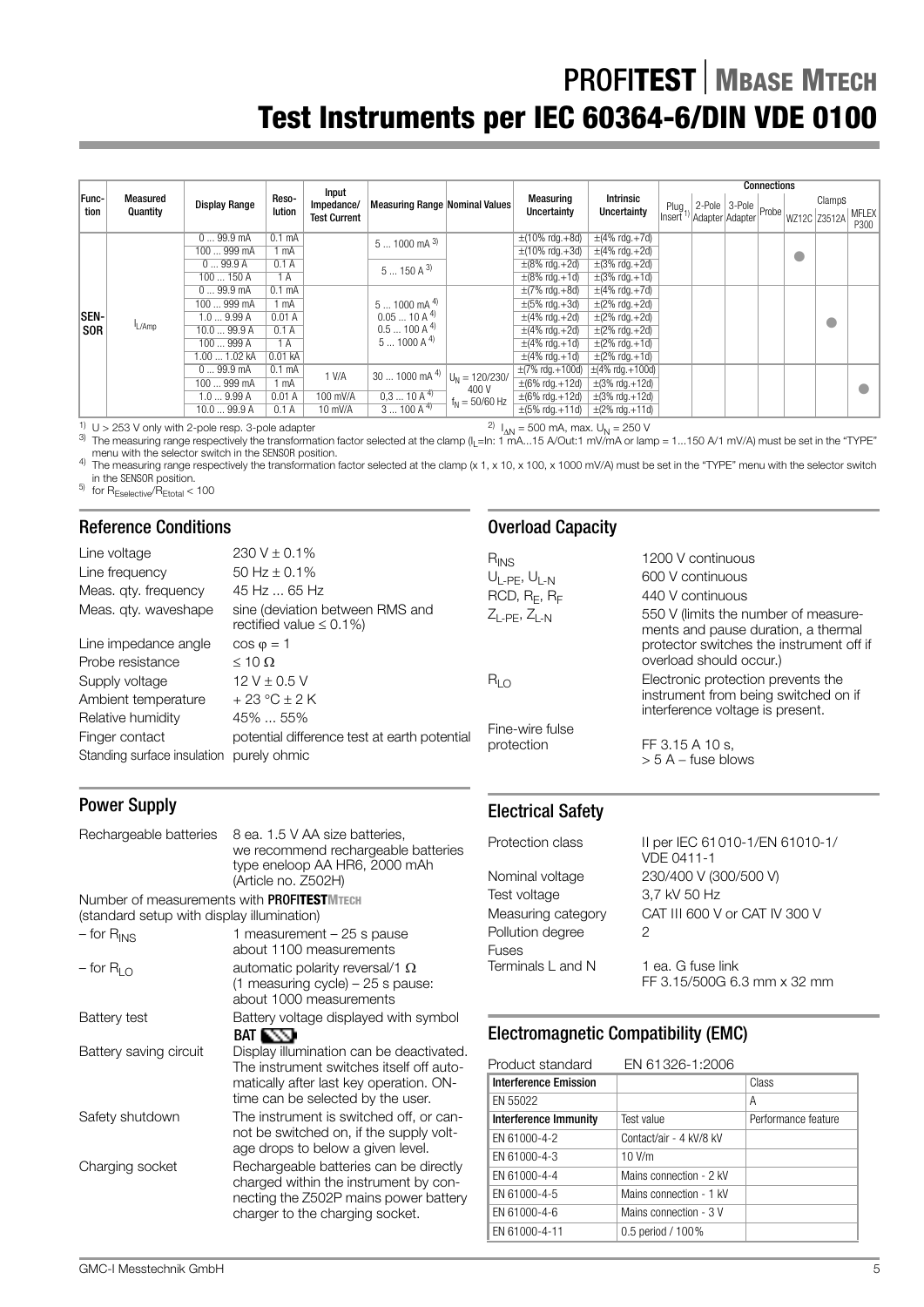## Ambient Conditions

| Accuracy          | $0 + 40$ °C                       |
|-------------------|-----------------------------------|
| Operation         | $-5 + 50$ °C                      |
| Storage           | $-20$ + 60 °C (without batteries) |
| Relative humidity | max. 75%, no condensation         |
| Elevation         | max. 2000 m above sea level       |
|                   |                                   |

## Mechanical Design

| Display           | multiple display with dot matrix<br>128 x 128 pixels                  |
|-------------------|-----------------------------------------------------------------------|
| <b>Dimensions</b> | $WxLxD = 260$ mm x 330 mm x 90 mm                                     |
| Weight            | approx. 2.3 kg with batteries                                         |
| Protection        | housing: IP 40, test probe: IP 40 per<br>EN 60529/DIN VDE 0470 part 1 |

Extract from table on the meaning of IP codes

| <b>IP XY</b>    | <b>Protection against</b> | <b>IP XY</b>       | Protection against the |
|-----------------|---------------------------|--------------------|------------------------|
| $(1st$ digit X) | foreign object entry      | $(2^{nd}$ digit Y) | penetration of water   |
|                 | $>1.0$ mm $\varnothing$   |                    |                        |

## Data Interface

Type USB slave for PC connection Type RS232 for barcode and RFID scanner

## Standard Equipment

- 1 Test instrument
- 1 Earthing contact plug insert (country-specific)
- 1 2-pole measuring adapter and
- 1 cable for extension to 3-pole adapter (PRO-A3-II)
- 2 Alligator clips
- 1 Carrying strap 1 Set of rechargeable batteries (Z502H)
- 
- 1 Battery charger (Z502P)
- 1 Condensed operating instructions 1 Operating instructions (on CD-ROM)
- 
- 1 DKD calibration certificate 1 PC program ETC (see page 7)
- 1 USB interface cable

## Special Functions with PROFI**TESTMTECH**

Trip test for AC-DC sensitive RCDs (type B)  $\approx \equiv$ with rising DC residual current and measurement of trip current



In selector switch position  $I_F$ , a slowly rising direct current flows via N and PE. The measurement value for current is continuously displayed. When the RCD is tripped, the last

measured current value appears. Measurement is performed for delayed RCDs (type  $\boxed{\mathbf{s}}$ ) with a greatly reduced rate of rise.

### Trip test for AC-DC sensitive RCDs (type B)  $\approx \equiv$ with constant DC residual current and measurement of trip time

In the selector switch position for the respective nominal residual current, twice the nominal current flows via N and PE. Time required until RCD tripping occurs is measured and displayed.

## Loop impedance measurement by means of suppressing RCD tripping

The test instruments allow for the measurement of loop impedance in TN systems with RCDs, type A and AC  $\approx$  (10/30/100/ 300/500 mA nominal residual current).



The respective test instrument generates a DC residual current which saturates the RCD's magnetic circuit. A measuring current is superimposed by the test instrument, which demonstrates half-waves only of like polarity. The RCD can no longer

detect the measuring current in this case and is not tripped during testing.

## Selective earth resistance measurement

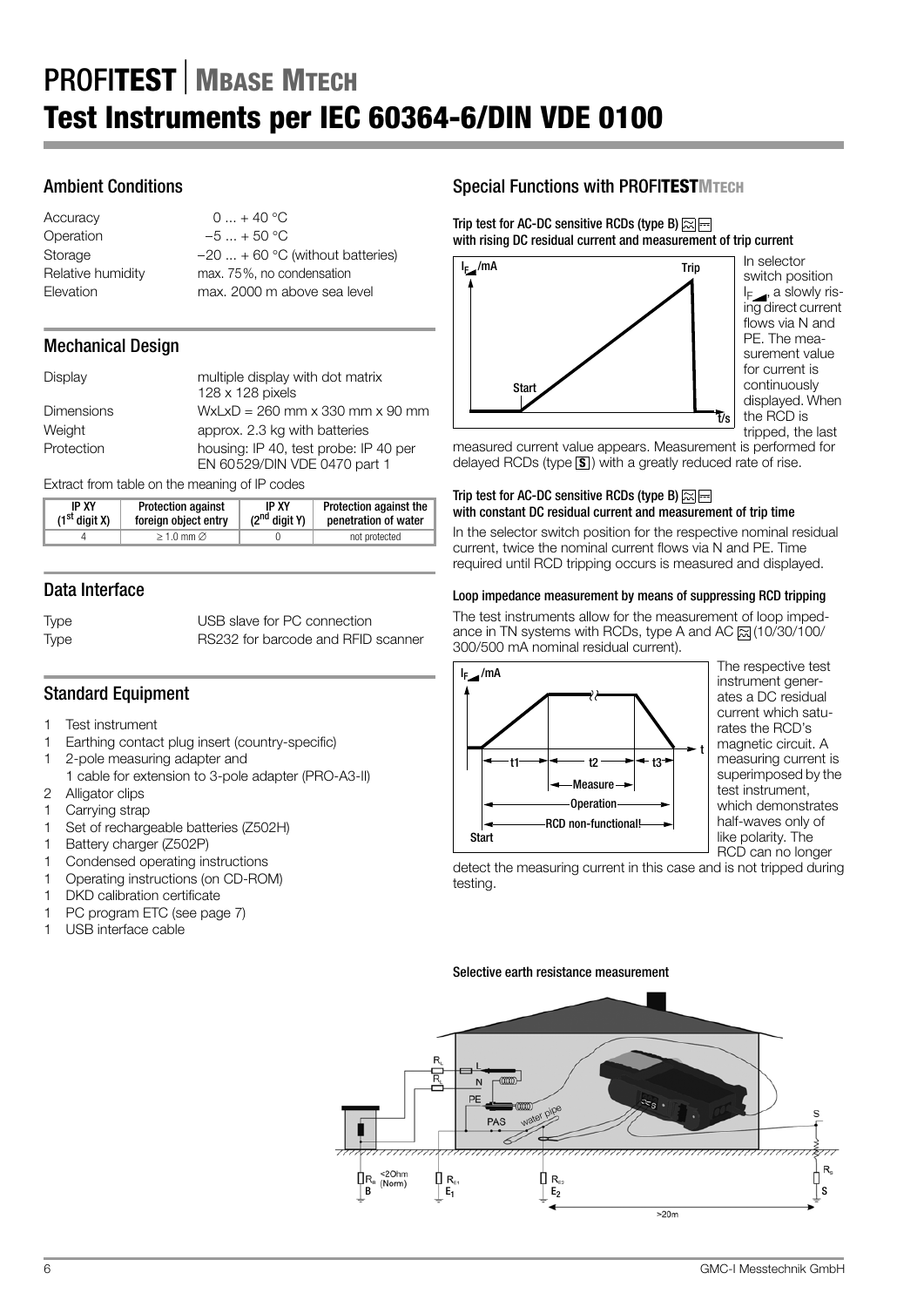## PC User Software ETC (Standard Equipment)

Creation of individual test structures at the PC and transmission to the test instrument.



## Editing of selection lists



## Report generation



## Accessories for Test Instruments of the PROFI**TESTMASTER** Series

## PROTOKOLLmanager Professional

Report generation software for the documentation of electrical tests per BGV A3, VDE 0100, VDE 0701-0702, with unlimited customer management.

### ELEKTROmanager

Software for measurement and documentation of electrical devices and systems.

ELEKTROmanager represents a new generation of software for data logging and data management, as well as for controlling test sequences used by electricians concerned with effectiveness, technical competence and legal security. Use is easy to learn and self-explanatory to a great extent. All common measuring instruments supplied by other manufacturers can be interconnected, i.e. after purchasing a new GMC-I Messtechnik GmbH instrument the customer can continue using the old instrument from another manufacturer.

### PS3 Intelligent Modular Software for Test Instruments (in preparation)

Measurement data acquired with test instruments is transferred to PS3 and are then automatically assigned to activities such as testing, maintenance or inspection. Ready-to-sign test and work reports can thus be prepared with a minimum of effort.

The basic module and the device module are sufficient for standard requirements such as reading in measurement data and report printing.

Additional requirements such as following up on deadlines, test data history, data selection and list generation, right on up to complete object management (devices and buildings) with inventory management, errors indication, work orders and repairs are handled with the expansion module and with add-on modules.

It is possible to export the data from PS3 to the test instrument. An overview of all of the features included with this software is given on our website.

## Generation of Reports and Lists with PC.doc-WORD™/EXCEL™

Prerequisite: Microsoft®WORD™ or Microsoft®EXCEL™ PC.doc-WORD™/EXCEL™ inserts test results and data entered at the test instrument input module into test or list forms. These can then be supplemented and printed out with Microsoft<sup>®</sup>WORD™ or Microsoft<sup>®</sup>EXCEL™.

#### Test Data Management with PC.doc-ACCESS™

Prerequisite:: Microsoft<sup>®</sup> ACCESS™

PC.doc-ACCESS™ manages device, machine, equipment, master and test data, Available test instrument data are automatically entered to master data and test data list which are assigned to individual customers.

Data are represented in accordance with the respective test standard. Data are displayed as lists or in data sheet format, and can be sorted and filtered in a variety of different ways. Complete test data management is thus made possible. Reports and deadline list can be printed out for selectable ID number ranges.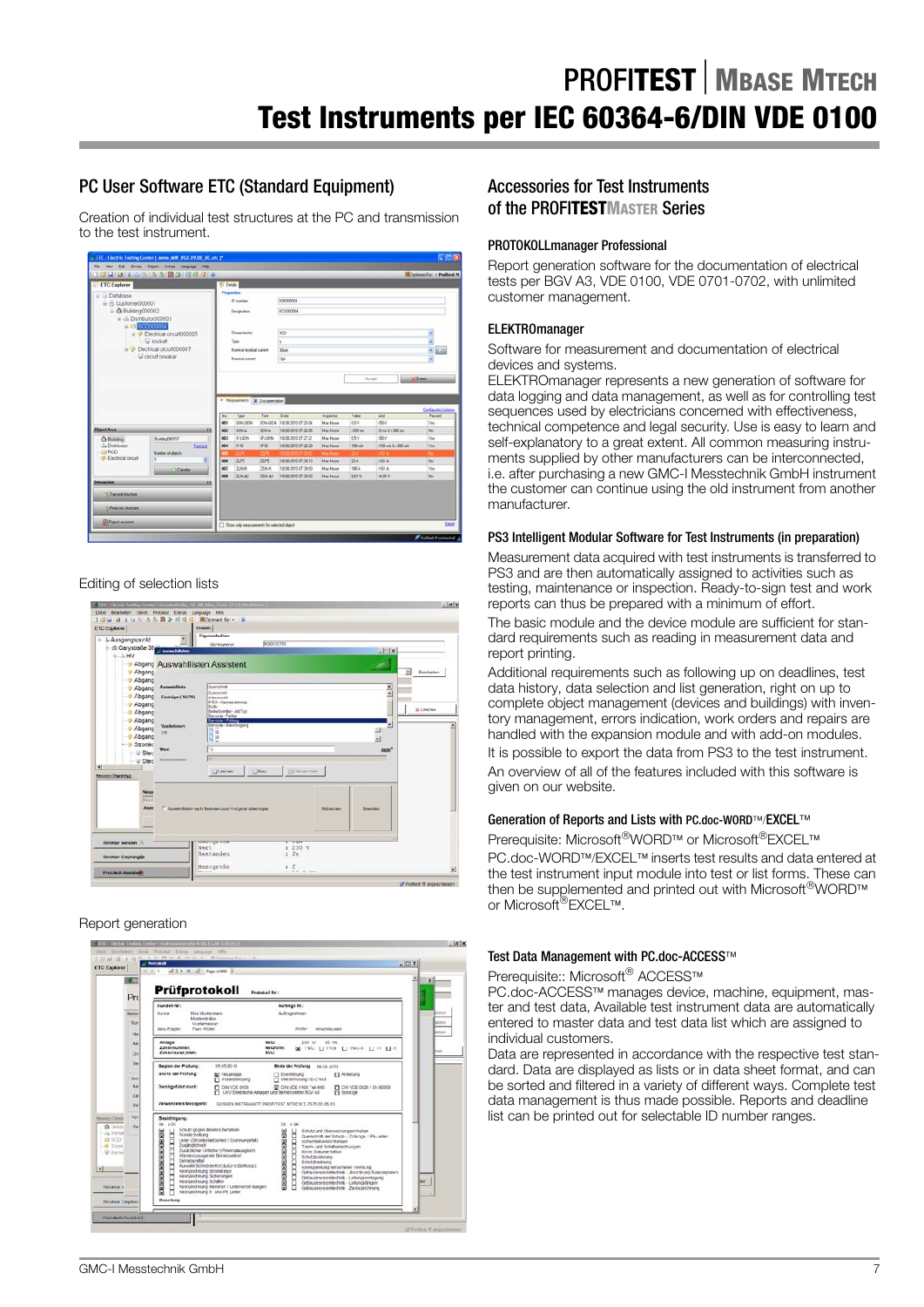## PROFISCAN ETC (Barcodes) – Z502G

Barcode Scanner for RS232 Connection to the Test Instrument – Z502F



Barcode and Label Printer for USB Connection to a PC – Z721D

Barcode and label printer for connection to a PC to produce self-adhesive, smudge-proof barcode labels to identify devices and system components. The barcodes can be recorded from our test instruments by means of the barcode scanner and the measured values can be assigned.



RFID Scanner SCANBASE RFID for RS232 Connection with the Test Instrument – Z751G



The RFID scanner Z751G is preprogrammed for reading the following RFID tags.

|              | Order no. Frequency | Standard | Lavout                                                 | Package<br>Quantity | Flexible cu<br>surement. |
|--------------|---------------------|----------|--------------------------------------------------------|---------------------|--------------------------|
| ll Z751R     | 13.56 MHz           |          | ISO 15693 dia. approx. 22 mm self-adhesive             | 500 pieces          |                          |
| <b>Z751S</b> | 13.56 MHz           |          | $ SO\ 15693 $ dia. approx. 30 x 2 mm with<br>3 mm hole | 500 pieces          |                          |
| l Z751T      | 13.56 MHz           |          | ISO 15693 Pigeon ring, dia. approx. 10 mm              | 250 pieces          |                          |

Regarding barcode scanner, printer and RFID scanner see also separate datasheet "ID systems".

## ISO Calibrator 1

Calibration adapter for quick and efficient testing of the accuracy of test instruments for insulation resistance and low-value resistors.



#### 3-Phase Current Adapters



The A3-16, A3-32 and A3- 63 three-phase current adapters are used for the convenient connection of test instruments to 5-pole CEE outlets. The three different versions have different sized plugs which correspond to 5-pole CEE outlets with current ratings of 16 A, 32 A and 63 A. Phase sequence is indicated with lamps

Testing for the effectiveness of protective devices is accomplished via five 4 mm, contact protected jacks.

## Variable Plug Set



Three contact protected, self-retaining test probes for connection to measurement cables with 4 mm banana plugs, or with contact protected plugs for connection to sockets with openings ranging from 3.5 to 12 mm, e.g. CEE or Perilex outlets etc. The test probes also fit into, for example, the square PE jack at Perilex

outlets. Maximum allowable operating voltage: 600 V per IEC 61010.

## KS24 Cable Set



The KS 24 cable set consists of a 4 m extension cable with permanently attached test probe at one end, and a contact protected jack at the other end, as well as two alligator clips which can be plugged onto the test probe.

## METRAFLEX P300

Flexible current clamp sensor for selective earth resistance mea-

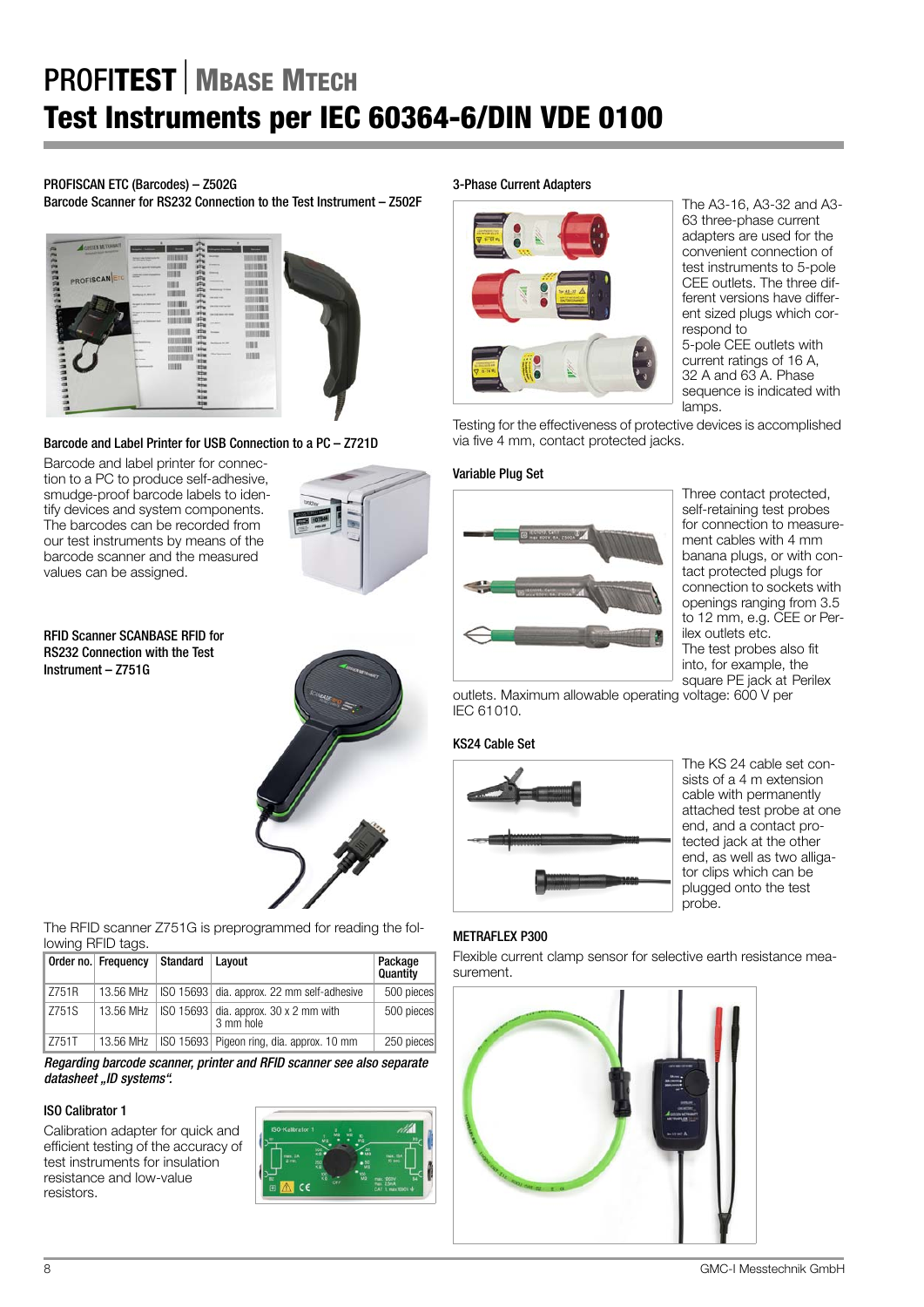

Current sensor clamp for leakage current

> Z3512A AC current sensor clamp





The 1081 floor probe allows for the measurement of resistance at insulating floor coverings in accordance with DIN VDE 0100 part 600 and EN 1081.



### Carrying Pouch F2000



## Large Universal Carrying Pouch F2020

The test instrument, the PSI module, plug inserts, measuring adapter, replacement batteries, recording chart paper etc., can all be conveniently stored and transported with the F2000 carrying pouch. (Outer dimensions: 380 x 310 x 200 mm

Measurement Cable Drum TR50

#### Various Accessories



50 m measurement cable, wound onto a metal drum. Connection to one end of the cable is accomplished with a jack which is integrated into the drum. The other end is equipped with a banana plug. The drum axle with handle can be removed for space saving storage.

Cable resistance can be compensated for in selector switch position  $R_{LO}$ .

> Clockwise: TR25 reel, SP350 earth drill, Telearm 1

## Master Case



Dimensions: W x H x D 430 x 310 x 300 mm (without buckles, carrying handle and strap )

Stackable case with inserts for test instrument and accessories 395 x 320 x 295 mm

Dimensions: W x H x D